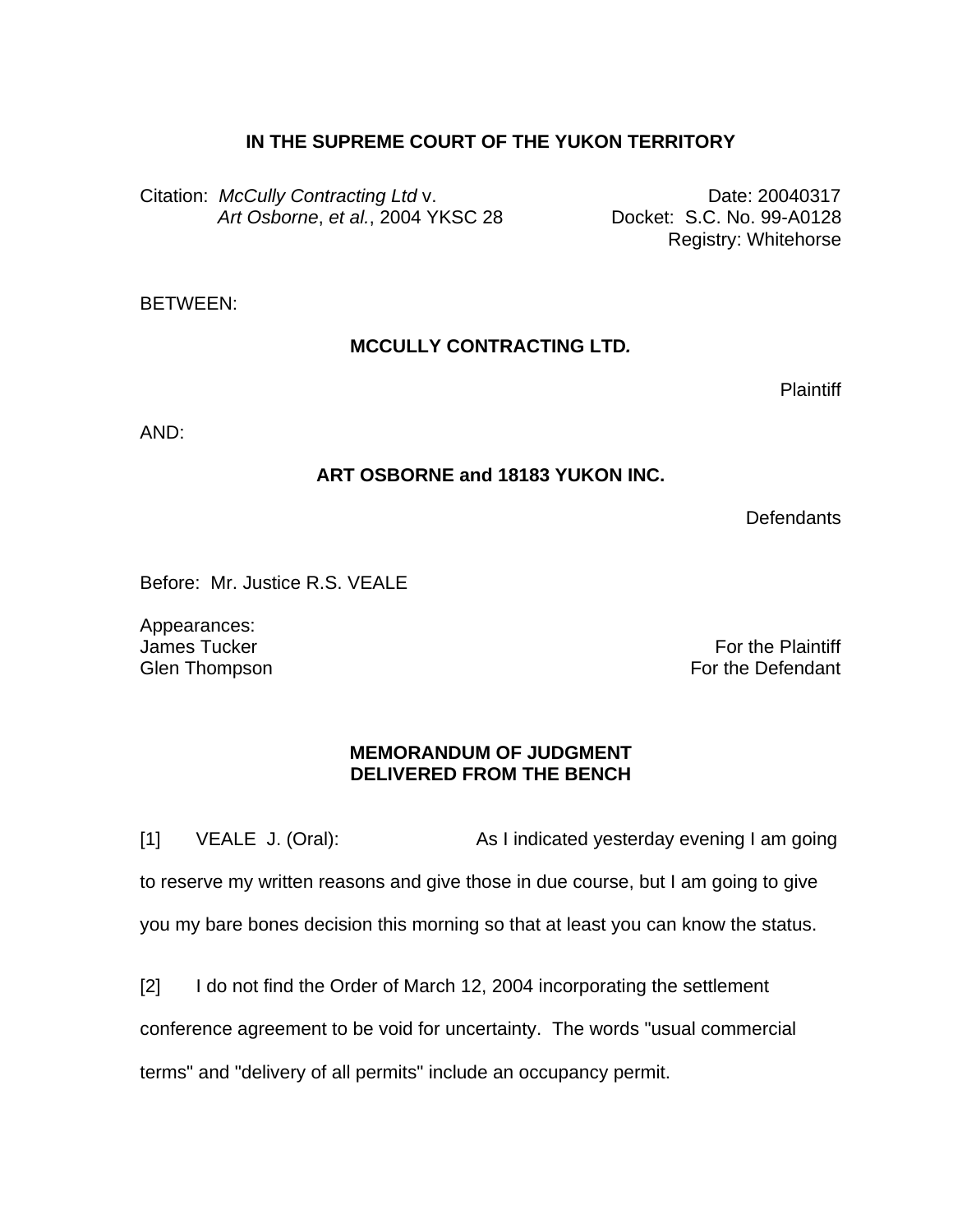[3] I find that the lack of an occupancy permit prevented bank financing of the property in question.

[4] Thus, I am ordering that the plaintiff, McCully Contracting, be given an extension of time until March 16, 2004, when the plaintiff indicated they were able to arrange "suitable to self" financing on the plaintiff's own property.

[5] So to conclude, the defendants (vendor) will be required to produce an occupancy permit on the closing date April 1, 2004.

[6] Anything arising?

[7] MR. TUCKER: No, My Lord.

[8] THE COURT: Mr. Thompson?

[9] MR. THOMPSON: There will be issues about provision of the permit of April 1.

[10] THE COURT: Obviously that is an issue but I do not see how I can deal with that now. There is, I suppose, an anticipatory issue, but my understanding would be that you proceed to April 1 and see what happens at that point. There may be, indeed, negotiations between the parties. I do not know. If you have to come back to resolve issues there is time available then. You might want to even speak to the Trial Coordinator to set time up if it cannot be resolved.

[11] Thank you, Gentlemen, for your submissions.

[12] MR. TUCKER: Thank you, My Lord.